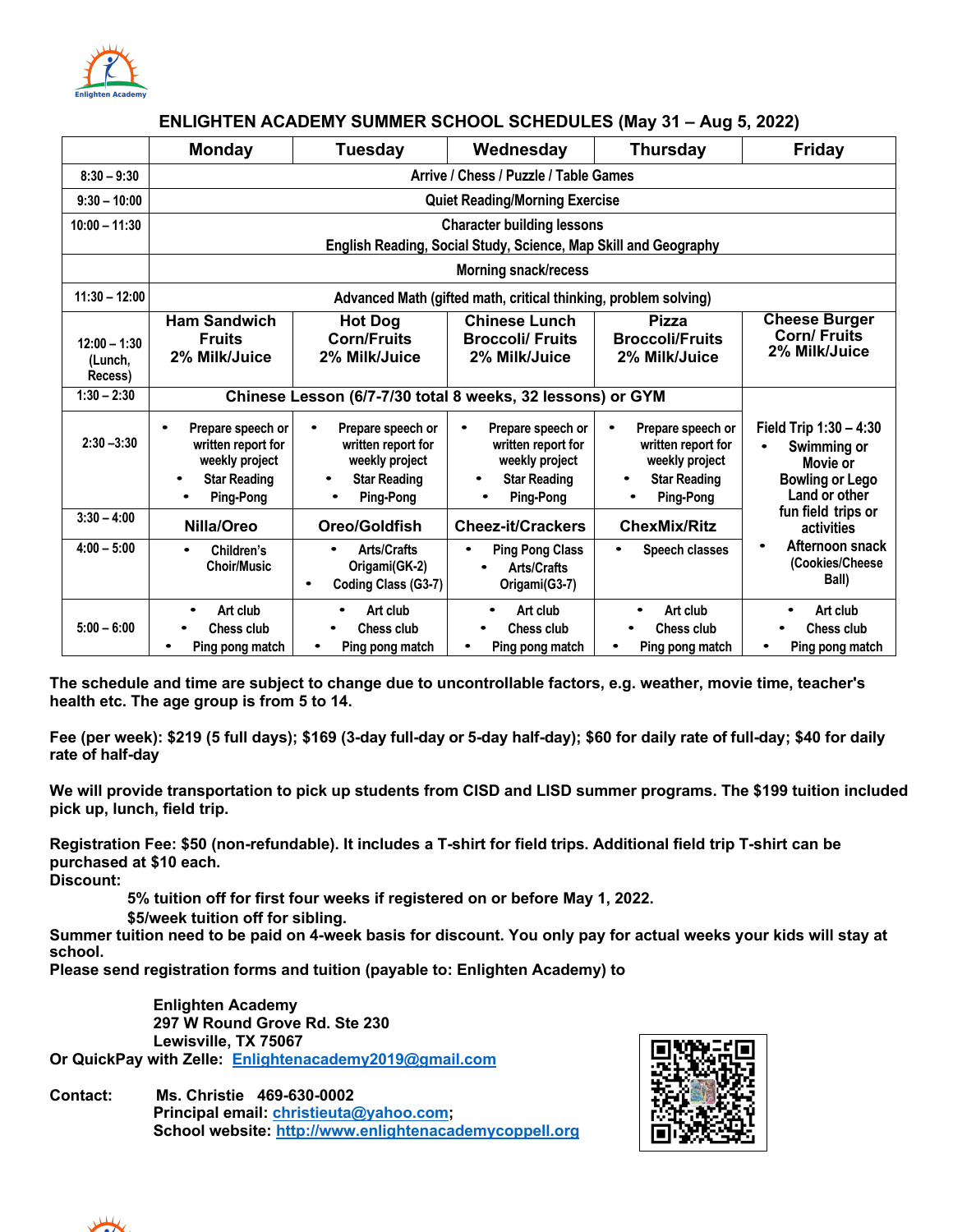# **Enlighten Academy**

297 W Round Grove Road, Suite 230, Lewisville, TX 75067, 469-630-0002, info@enlightenacademycoppell.org

## Registration Form

Must be updated annually. Please fill in all blanks including the Emergency Contact person's address for safety (and State Licensing required). Write N/A if not applicable.

| <b>Student Name:</b>                                         |                | Birth Date:    | Age:          | Start Date:    |
|--------------------------------------------------------------|----------------|----------------|---------------|----------------|
|                                                              |                | Male/Female    | Fall Grade:   |                |
| Child lives with:                                            |                | Both parents   | Mom:          | Dad:           |
| Student's Home Address:                                      |                |                | City:         | Zip Code:      |
| Mother's Full Names                                          | Address:       |                | City/State:   | Zip Code:      |
|                                                              | Work Phone #': | Cell Phone #': | Home Phone #: | Email Address: |
| <b>Father's Full Names</b>                                   | Address:       |                | City/State:   | Zip Code:      |
|                                                              | Work Phone #': | Cell Phone #': | Home Phone #: | Email Address: |
| <b>Emergency Contact Name</b><br>other than parent/guardian: | Address:       |                | City/State:   | Zip Code:      |
|                                                              | Work Phone #': | Cell Phone #': | Home Phone #: | Email Address: |

Please list additional persons allowed to pick up your child/ren. Older siblings may pick up provided there is a signed permission letter from the parent and Photo ID of the sibling on file at Enlighten Academy. The following individuals may serve as my agent and have my permission to pick up my child/ren from Enlighten Academy:

| Name (Primary person other than parents) | <b>Relationship to Student</b> | Driver's License # (attach a copy of<br>the driver's license for each) | <b>Phone Number</b> |
|------------------------------------------|--------------------------------|------------------------------------------------------------------------|---------------------|
|                                          |                                |                                                                        |                     |
|                                          |                                |                                                                        |                     |

Check all items that apply below:

| 1.       | Transportation - I hereby<br>do not give – my consent for my child/ren to be transported by Enlighten Academy or its contractors,<br>give<br>from my child/ren's public school and/or on field trips.                                                                                                                                                                                                                                                                                                        |
|----------|--------------------------------------------------------------------------------------------------------------------------------------------------------------------------------------------------------------------------------------------------------------------------------------------------------------------------------------------------------------------------------------------------------------------------------------------------------------------------------------------------------------|
| 2.       | Water activities/Field Trips - I hereby<br>do not give – my consent for my child/ren to participate in swimming at the Flower<br>qive<br>Mound Community Activity Center (summer program only) and/or to participate in Enlighten Academy field trips.                                                                                                                                                                                                                                                       |
| 3.       | Publications, Video, Internet Consent and Release – I hereby give do not give - to allow my child/ren to be photographed and<br>videotaped at Enlighten Academy and Enlighten Academy's special events (e.g., holiday parties, speech classes and contests, and summer<br>field trips) for the purpose of celebration, evaluations and promotion of the programs. I may request a hard/soft copy available of my<br>child/ren' photographs at no charge or make my own copy of video tape at my own efforts. |
| 4.<br>5. | Student Internet Use – I agree to allow my child/ren to use the Internet resources at Enlighten Academy for academic purpose only. My<br>child/ren agree to follow the safe Internet policy regarding the use of the Internet at Enlighten Academy.<br>Following meals will be served to my child:<br>Morning snack<br>PM snack.<br>Lunch.<br>will not hold Enlighten Academy responsible for any liability of accident and/or the cost of emergency care and/or transportation for emergency care.          |
|          | <b>Printed Name of Parent/Guardian</b><br><b>Signature of Parent/Guardian</b><br><b>Date</b>                                                                                                                                                                                                                                                                                                                                                                                                                 |
|          |                                                                                                                                                                                                                                                                                                                                                                                                                                                                                                              |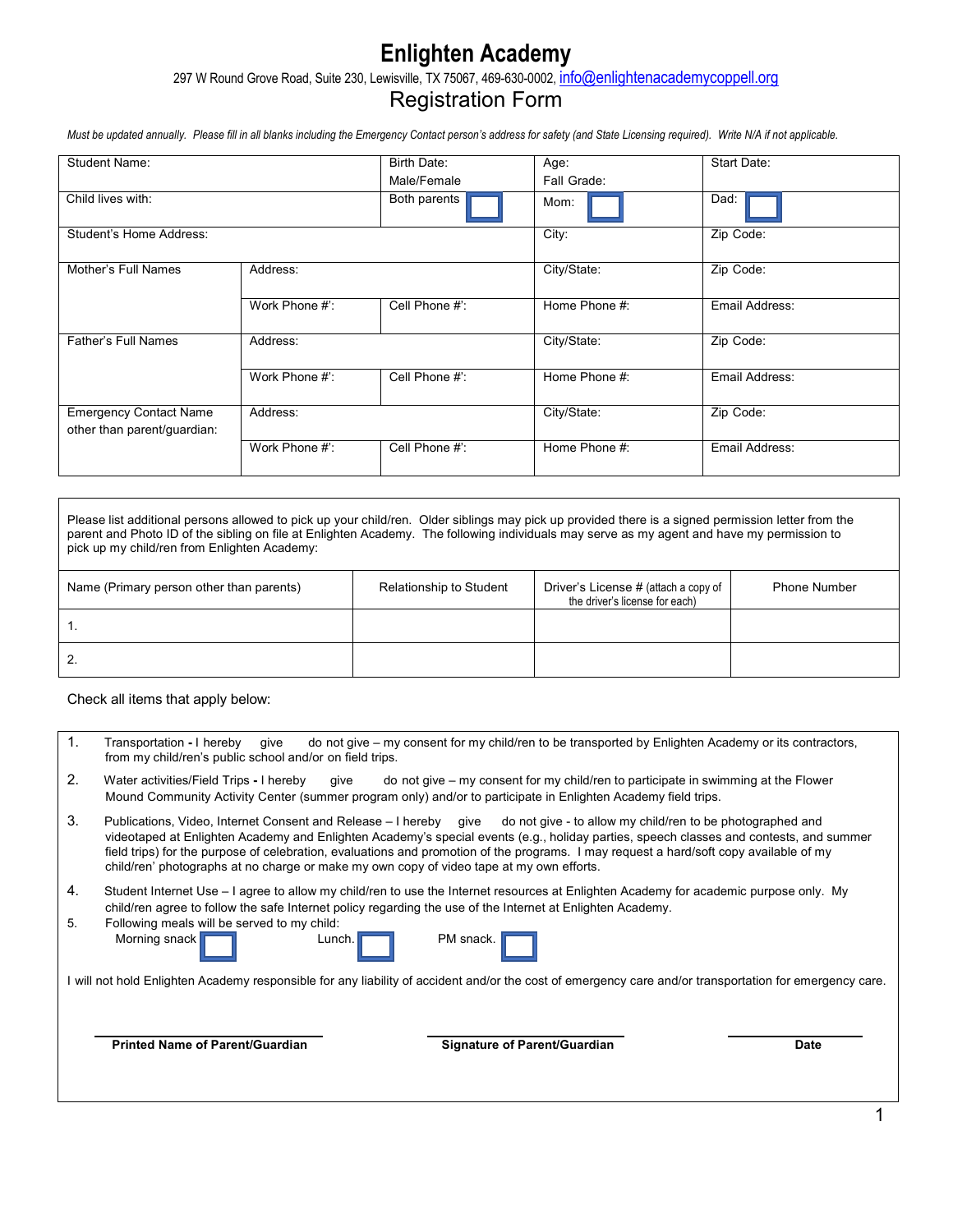# **Enlighten Academy**

297 W Round Grove Road, Suite 230, Lewisville, TX 75067,469-6300002, info@enlightenacademycoppell.org

Registration Form

### Immunization for School Aged Students

*Please sign both the immunization and emergency contact sections.*

| My child/ren attends the following schools:                                                                                            |                 |                              |           |                 |  |  |  |  |
|----------------------------------------------------------------------------------------------------------------------------------------|-----------------|------------------------------|-----------|-----------------|--|--|--|--|
| School Name:                                                                                                                           | School Address: |                              | City/Zip: | School Phone #: |  |  |  |  |
|                                                                                                                                        |                 |                              |           |                 |  |  |  |  |
| My child/ren's immunization record and hearing/vision-screening statement are on file at the school and all immunizations are current. |                 |                              |           |                 |  |  |  |  |
| <b>Printed Name of Parent/Guardia</b>                                                                                                  |                 | Signature of Parent/Guardian |           | <b>Date</b>     |  |  |  |  |

## Health and Medical Contacts

*Please fill in all blanks including doctor's address for safety. Write N/A if not applicable.*

| Insurance Company:                                                                                                                                                                                              | Phone #: | Group Policy #: | Covered or Responsible Name:                                                                                                                  |  |  |  |
|-----------------------------------------------------------------------------------------------------------------------------------------------------------------------------------------------------------------|----------|-----------------|-----------------------------------------------------------------------------------------------------------------------------------------------|--|--|--|
| PLEASE ATTACH A COPY OF YOUR<br><b>CURRENT MEDICAL INSURANCE CARD</b>                                                                                                                                           |          |                 |                                                                                                                                               |  |  |  |
| Doctor:                                                                                                                                                                                                         | Phone #: | Address:        |                                                                                                                                               |  |  |  |
| Preferred Hospital:                                                                                                                                                                                             | Phone #: | Address:        |                                                                                                                                               |  |  |  |
| emergency                                                                                                                                                                                                       |          |                 | If necessary, I authorize Enlighten Academy to obtain emergency medical care and to transport my child/ren to the nearest clinic/hospital for |  |  |  |
| IMPORTANT HEALTH INFORMATION: Please list health conditions, allergies (drug, food, etc.), hospitalization in the past 12 months, medications<br>prescribed for continuous, long-term use, and medical history: |          |                 |                                                                                                                                               |  |  |  |
|                                                                                                                                                                                                                 |          |                 |                                                                                                                                               |  |  |  |
|                                                                                                                                                                                                                 |          |                 |                                                                                                                                               |  |  |  |

## Authorization for Emergency Medical Care

I give permission of my child/ren **for full participation including gymnastics**, karate, ping-pong, tennis, and any other classes if enrolled in Enlighten Academy, subject to limitations noted herein. In case of emergency, I understand every effort will be made to contact me, my spouse or next of kin. In the event I cannot be reached to make arrangements for emergency medical care for illness or accident, I hereby give my permission to the licensed health-care practitioner selected by Enlighten Academy to secure treatment, including hospitalization, anesthesia, surgery, or injections of medicine for my child. I further understand I will be responsible to pay for the emergency treatment expenses individually or through my medical insurance program.

**Signature of Parent/Guardian: Date:**

*Parent note: Required by the state law, Enlighten academy carries \$1,000,000 per each occurrence and \$2,000,000 general aggregate liability insurance.*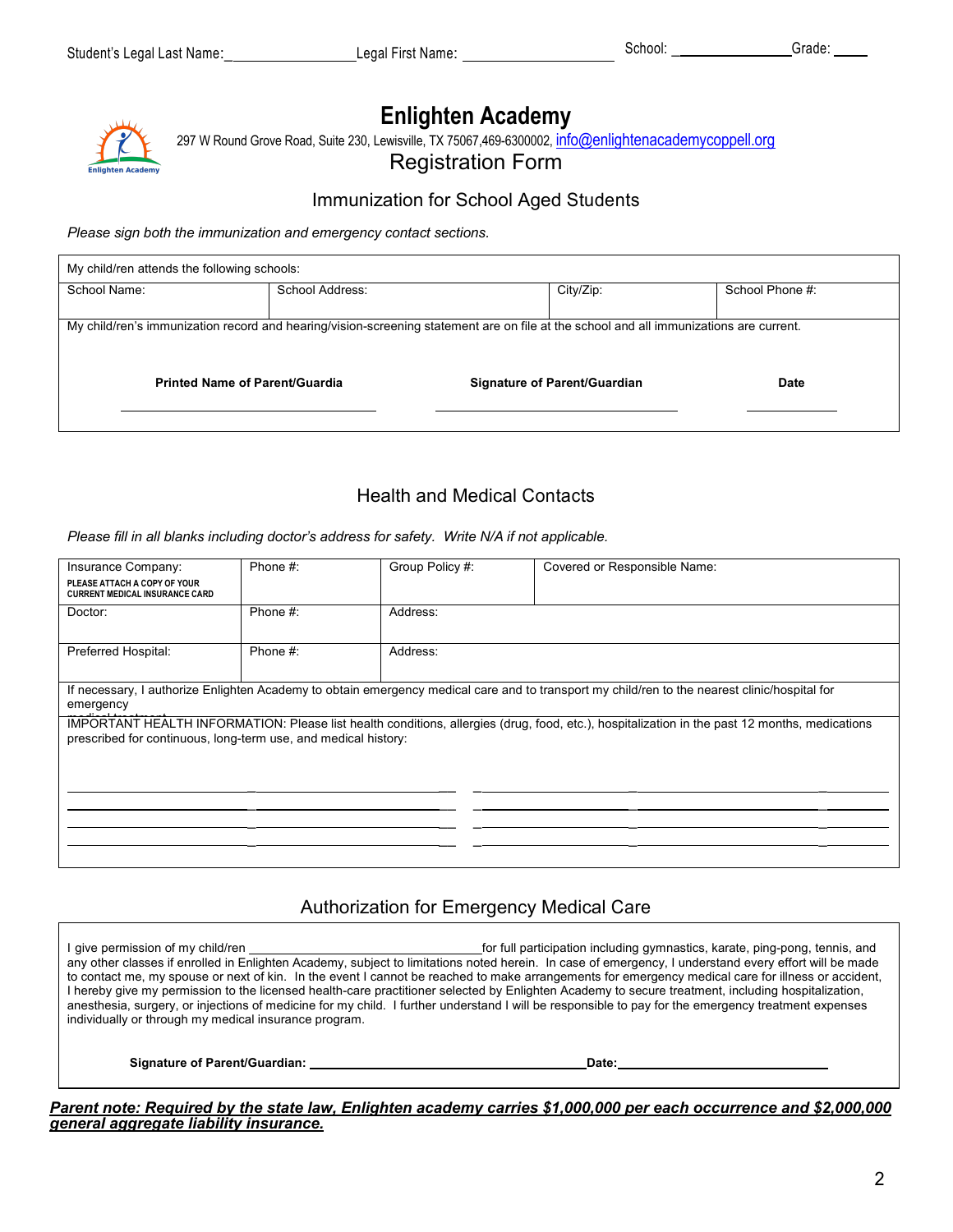## **Enlighten Academy**

297 W Round Grove Road, Suite 230, Lewisville, TX 75067, 469-630-0002, info@enlightenacademycoppell.org

Registration Form

## 2022 Summer School Tuition and Optional Camp/Class Sign-Up Form Please fill one sheet for each child

Check full day, morning, or afternoon. Put "ALL" in each column if attending all 5 days or the days attending, i.e. MWF for 3 days (minimum 4 weeks).

| <b>Attending Week</b> | $5/31 - 6/3$ | $6/6 - 10$ | 6/13-17 | 6/20-24 | $6/27 - 17/1$ | $7/5 - 7/8$ | 7/11-15 7/18-22 | 7/25-29 | $8/1 - 5$ | $8/8 - 12$ |
|-----------------------|--------------|------------|---------|---------|---------------|-------------|-----------------|---------|-----------|------------|
| Full                  |              |            |         |         |               |             |                 |         |           |            |
| AM (8:30-12:30)       |              |            |         |         |               |             |                 |         |           |            |
| PM (12:30-6:00)       |              |            |         |         |               |             |                 |         |           |            |
| Camp(am)              |              |            |         |         |               |             |                 |         |           |            |
| Camp(pm)              |              |            |         |         |               |             |                 |         |           |            |
| Ping-Pong             |              |            |         |         |               |             |                 |         |           |            |

For pick-up from CISD and LISD summer programs, check from: 1. 2. \_\_\_ 3. \_ \_

| <b>Subject</b>                                                          | <b>Tuition</b>               | # of Weeks         | <b>Payment</b> |
|-------------------------------------------------------------------------|------------------------------|--------------------|----------------|
| Registration fee, required for all summer school students               | \$50                         |                    |                |
| 5-day full-day $(4 \text{ weeks}, i.e. $219/\text{wk} \times 4 = $876)$ | \$219/wk or \$214 sibling    |                    |                |
| 3-day full-day (4 weeks, i.e. $$169/wk X 4 = $676$ )                    | \$169/wk or \$164 sibling    |                    |                |
| 5-day half-day (4 weeks, i.e. \$169/wk X 4=\$676)                       | \$169/wk or \$164 sibling    |                    |                |
| Daily rate full-day                                                     | $$60$ /day                   |                    |                |
| Daily rate half-day                                                     | \$40/half-day                |                    |                |
| <b>Optional Extracurricular Camps/Classes--Ping-Pong (Mon - Fri)</b>    | <b>Group (pay min 4 wks)</b> |                    |                |
| Morning (9:30 - 11:30) (Circle: Mon Tue Wed<br>Thu Fri)                 | \$40                         |                    |                |
| Afternoon (2:30 - 5:30) (Circle: M on Tue Wed<br>Thu Fri )              | \$50                         |                    |                |
| Whole Day $(9.30a - 5.30p)$ (Circle: M on Tue Wed<br>Thu Fri)           | \$60                         |                    |                |
|                                                                         |                              | <b>GRAND TOTAL</b> |                |

**Notes:**

1. The grade level in the summer program is the student's grade entering Fall 2022. Summer school tuition is paid on a 4-week basis.

2. We suggest students to take Chinese at the same level that they studied during the school year for Level 1-5 in the summer. Students who

completed Pinyin may choose either to review Pinyin or Level 1 to prepare for the challenging Level 1 book of the next school year.

3. To enroll in any class/camp, please include the registration fee plus the first 4 weeks' tuition payable to Enlighten Academy.

**Check #: , Date: .**